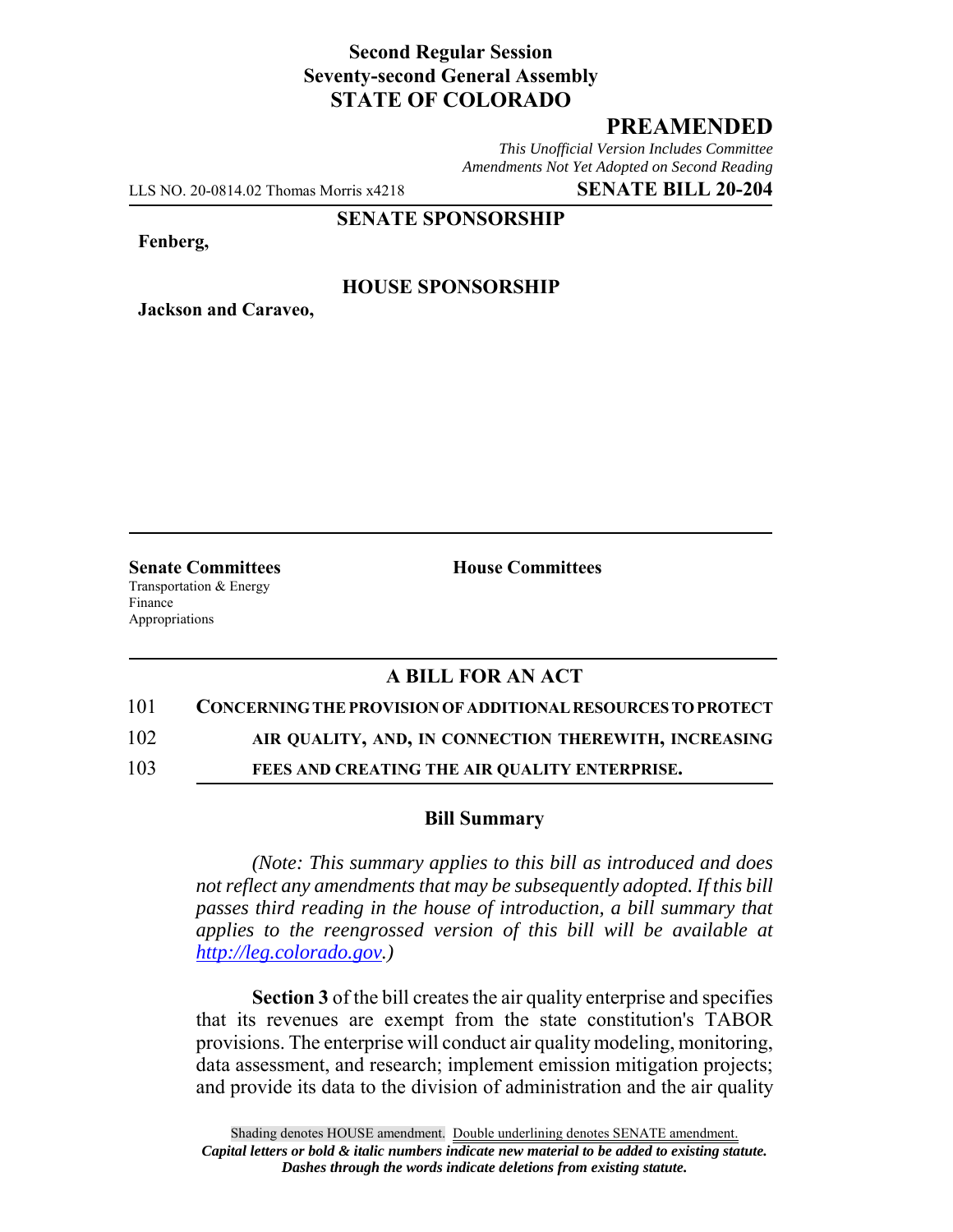control commission in the department of public health and environment to facilitate the administration of the state's air quality laws, including by facilitating the timely issuance and effective enforcement of appropriate emission permits.

The enterprise's board of directors shall establish by rule the following enterprise fees in an amount sufficient, in aggregate, to cover its indirect and direct costs in implementing its powers and duties:

- ! A fee per ton of air pollutant; and
- ! A fee for services performed for third parties for air quality modeling, monitoring, assessment, or research and to conduct mitigation and monitoring projects.

The fees are credited to the newly created air quality enterprise cash fund.

**Section 4** removes the statutory maximum for fees assessed for air pollutant emission notices, establishes a fee for fiscal year 2020-21, and allows the commission to thereafter adjust the fees by rule. **Section 5** removes the statutory maximums for annual per-ton emission fees and processing fees, establishes a fee for fiscal year 2020-21, allows the commission to thereafter adjust these fees by rule, and specifies the purposes for which these increased revenues may be spent.

2 **SECTION 1. Short title.** The short title of this act is the "Clean

3 Up Colorado's Air Act".

4 **SECTION 2.** In Colorado Revised Statutes, **add** 25-7-103.5 as

5 follows:

6 **25-7-103.5. Air quality enterprise - legislative declaration -** 7 **fund - definitions - gifts, grants, or donations - rules - report - repeal.**

- 8 (1) **Legislative declaration.** THE GENERAL ASSEMBLY HEREBY FINDS AND
- 9 DECLARES THAT:

 (a) COLORADO FACES NUMEROUS SERIOUS AIR QUALITY CHALLENGES, WHICH ARE HAVING SUBSTANTIAL ADVERSE HEALTH AND ENVIRONMENTAL IMPACTS AND IMPOSE ADDITIONAL BURDENS ON COLORADO'S ECONOMY;

14 (b) THE STATE OF COLORADO AND STATIONARY SOURCES SHARE

<sup>1</sup> *Be it enacted by the General Assembly of the State of Colorado:*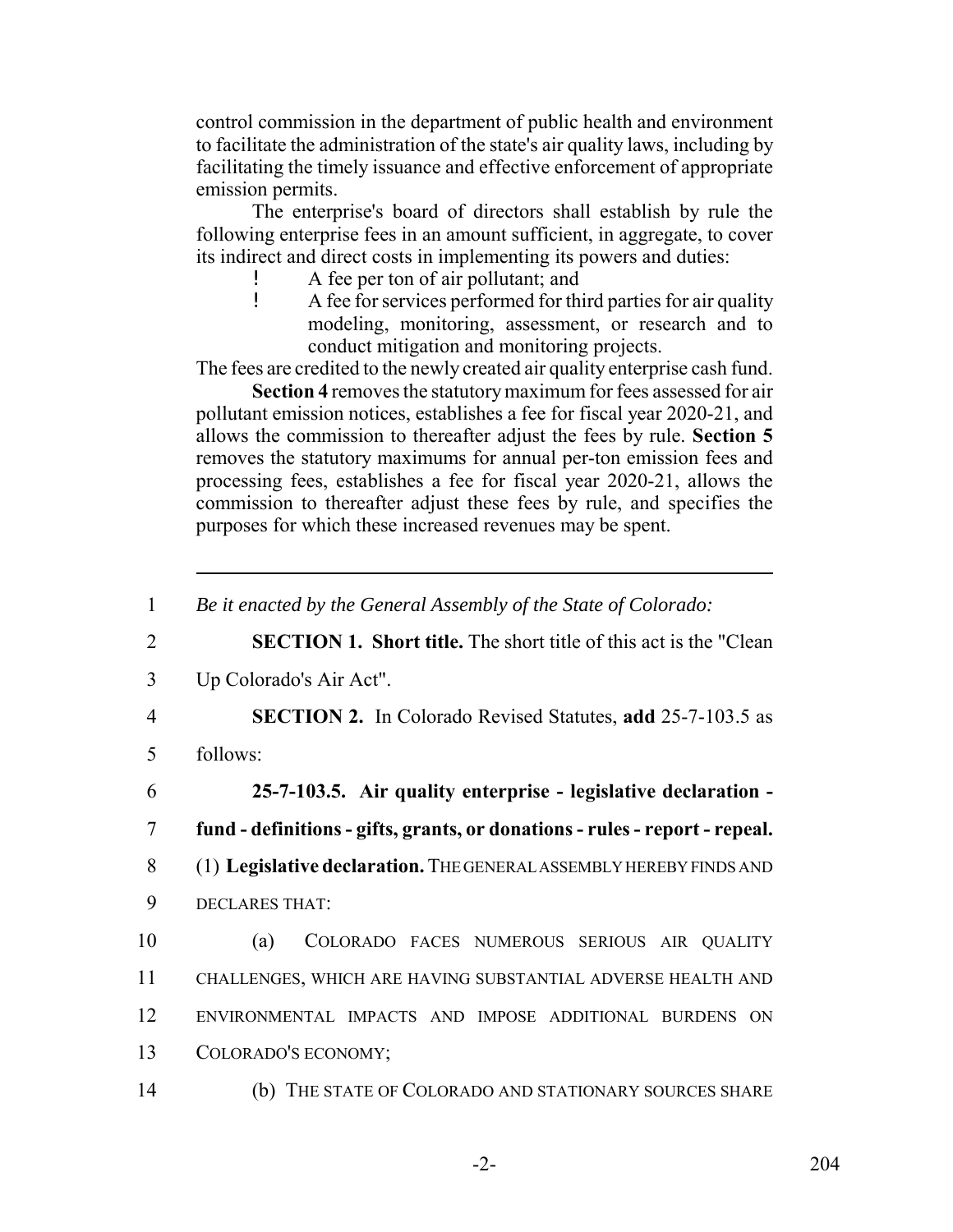THE NEED FOR SCIENCE-BASED AIR QUALITY OBJECTIVES THAT WILL REQUIRE REDUCTIONS IN EMISSIONS OF OZONE PRECURSORS, GREENHOUSE GASES, AND OTHER POLLUTANTS;

 (c) COLORADO RESIDENTS AND STATIONARY SOURCES WILL BENEFIT FROM EFFECTIVE OZONE CONTROL STRATEGIES THAT ARE INFORMED BY THE BEST AVAILABLE SCIENCE TO AVOID RECLASSIFICATION OF AREAS IN ATTAINMENT TO NONATTAINMENT STATUS OR RECLASSIFICATION FROM SERIOUS TO A MORE STRINGENT CATEGORY OF NONATTAINMENT THAT WILL IMPOSE ADDITIONAL REGULATORY REQUIREMENTS;

 (d) ENHANCED MONITORING TECHNIQUES, CAPACITY, AND TECHNOLOGY WILL PROVIDE BETTER ENVIRONMENTAL RESULTS AT A 13 LOWER LONG-TERM COST;

 (e) AIR QUALITY MONITORING CONDUCTED BY AN ENTERPRISE IN AREAS WITH A HIGH CONCENTRATION OF AIR POLLUTION SOURCES WILL PROVIDE TRUSTED DATA ON THE OVERALL IMPACT OF THESE AIR POLLUTION SOURCES ON NEARBY RESIDENTS, WHILE PROVIDING A COST-EFFECTIVE METHOD TO MONITOR THE EMISSIONS THEY PRODUCE;

 (f) EFFECTIVE ENGAGEMENT WITH LOCAL COMMUNITIES OFTEN REQUIRES TRUSTED THIRD-PARTY DATA AND VERIFICATION REGARDING EMISSIONS AND ENVIRONMENTAL PERFORMANCE;

22 (g) IMPROVED MONITORING OF EMISSIONS, BETTER ACCURACY OF EMISSION INVENTORIES, AND ACCESS TO TRUSTED SCIENCE WILL ENSURE 24 A LEVEL COMPETITIVE PLAYING FIELD FOR COLORADO BUSINESSES;

 (h) STATIONARY SOURCES IN COLORADO MAY SEEK AIR QUALITY ENTERPRISE MITIGATION AND MONITORING SERVICES TO IMPLEMENT THEIR OBLIGATIONS UNDER RULES AND PERMITS AND ENVIRONMENTAL, SOCIAL,

-3- 204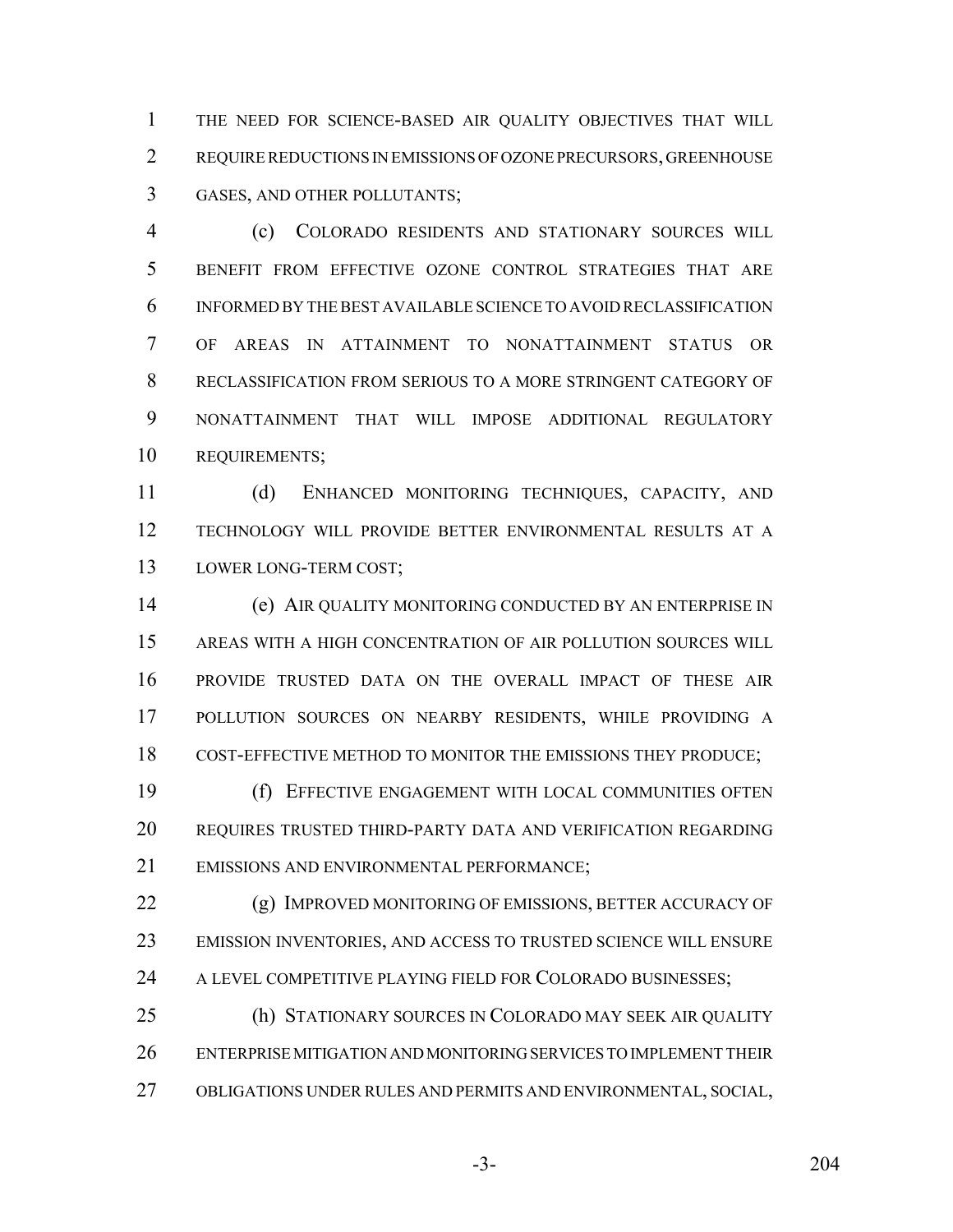AND GOVERNANCE OBJECTIVES;

 (i) EMISSION MITIGATION AND MONITORING PROGRAMS CAN BE MORE EFFECTIVE WITH ECONOMIES OF SCALE AND WHEN CONDUCTED ON A STATEWIDE OR REGIONAL BASIS THROUGH AN ENTERPRISE;

 (j) THE AIR QUALITY ENTERPRISE PROVIDES BUSINESS SERVICES WHEN, IN EXCHANGE FOR PAYMENT OF FEES, IT PROVIDES:

 (I) HIGH-QUALITY, INDEPENDENT, AND TRUSTED RESEARCH AND SCIENCE REGARDING EMISSIONS RATES AND INVENTORIES, MONITORING AND CONTROL TECHNOLOGIES, AND HEALTH EFFECTS AND EMISSIONS IMPACTS;

 (II) HIGH-QUALITY, INDEPENDENT, AND TRUSTED DATA REGARDING POLLUTANT EMISSIONS FROM STATIONARY SOURCES AND CONCENTRATIONS TO REDUCE WASTE OF VALUABLE PRODUCTS AND RESOURCE STREAMS, ENHANCE COST-EFFECTIVE REGULATORY COMPLIANCE, AND SUPPORT CORPORATE ENVIRONMENTAL, SOCIAL, AND GOVERNANCE OBJECTIVES;

 (III) TOOLS, DATA, AND RESEARCH FOR MORE EFFECTIVE COMMUNITY ENGAGEMENT ON AIR POLLUTION ISSUES;

 (IV) OPPORTUNITIES FOR TRUSTED AND COST-EFFECTIVE MITIGATION PROJECT DEVELOPMENT; AND

 (V) ADDITIONAL BUSINESS SERVICES TO FEE PAYERS AS MAY BE PROVIDED BY LAW;

23 (k) IT IS NECESSARY, APPROPRIATE, AND IN THE BEST INTEREST OF 24 THE STATE TO ACKNOWLEDGE THAT, BY PROVIDING THE BUSINESS SERVICES SPECIFIED IN THIS SECTION, THE ENTERPRISE ENGAGES IN AN ACTIVITY CONDUCTED IN THE PURSUIT OF A BENEFIT, GAIN, OR LIVELIHOOD 27 AND THEREFORE OPERATES AS A BUSINESS;

-4- 204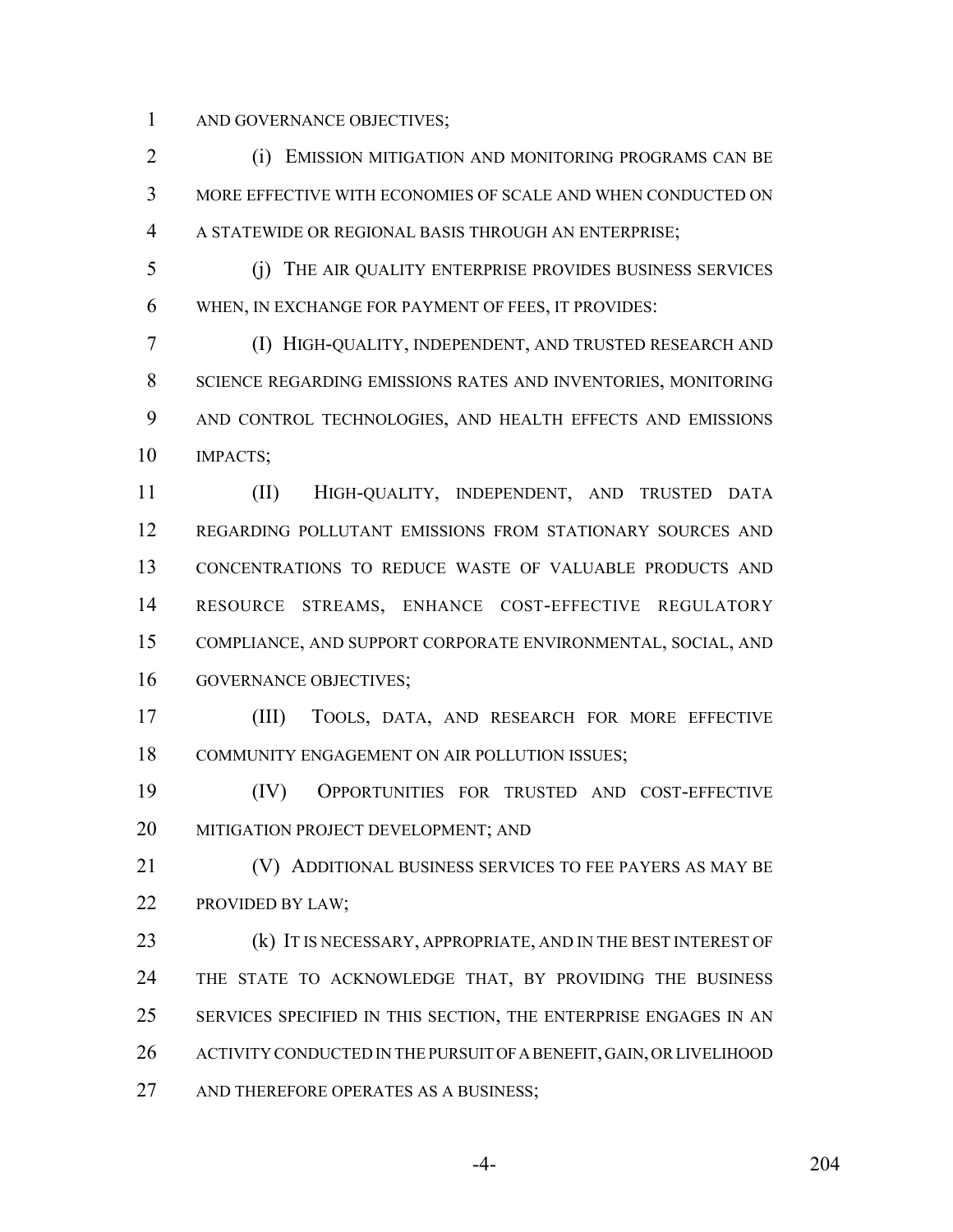(l) CONSISTENT WITH THE DETERMINATION OF THE COLORADO SUPREME COURT IN *NICHOLL V. E-470 PUBLIC HIGHWAY AUTHORITY*, 896 P.2d 859 (COLO. 1995), THAT THE POWER TO IMPOSE TAXES IS INCONSISTENT WITH ENTERPRISE STATUS UNDER SECTION 20 OF ARTICLE X OF THE STATE CONSTITUTION, IT IS THE CONCLUSION OF THE GENERAL ASSEMBLY THAT THE REVENUES COLLECTED BY THE ENTERPRISE ARE FEES, NOT TAXES, BECAUSE THE ENTERPRISE FEES ARE:

 (I) IMPOSED FOR THE SPECIFIC PURPOSE OF ALLOWING THE ENTERPRISE TO DEFRAY THE COSTS OF PROVIDING THE BUSINESS SERVICES SPECIFIED IN THIS SECTION TO FEE PAYERS; AND

 (II) COLLECTED AT RATES THAT ARE REASONABLY CALCULATED BASED ON THE BENEFITS RECEIVED BY THOSE ENTITIES AND THE COSTS OF 13 THE SERVICES THE ENTERPRISE PROVIDES; AND

 (m) SO LONG AS THE ENTERPRISE QUALIFIES AS AN ENTERPRISE FOR PURPOSES OF SECTION 20 OF ARTICLE X OF THE STATE CONSTITUTION, THE REVENUE FROM THE FEES COLLECTED BY THE ENTERPRISE IS NOT STATE FISCAL YEAR SPENDING, AS DEFINED IN SECTION 24-77-102(17), OR STATE REVENUES, AS DEFINED IN SECTION 24-77-103.6 (6)(c), AND DOES NOT COUNT AGAINST EITHER THE STATE FISCAL YEAR SPENDING LIMIT IMPOSED BY SECTION 20 OF ARTICLE X OF THE STATE CONSTITUTION OR THE EXCESS 21 STATE REVENUES CAP, AS DEFINED IN SECTION  $24-77-103.6$  (6)(b)(I)(D). (2) **Definitions.** AS USED IN THIS SECTION, UNLESS THE CONTEXT OTHERWISE REQUIRES:

 (a) "BOARD" MEANS THE BOARD OF DIRECTORS OF THE ENTERPRISE.

 (b) "DEPARTMENT" MEANS THE DEPARTMENT OF PUBLIC HEALTH AND ENVIRONMENT.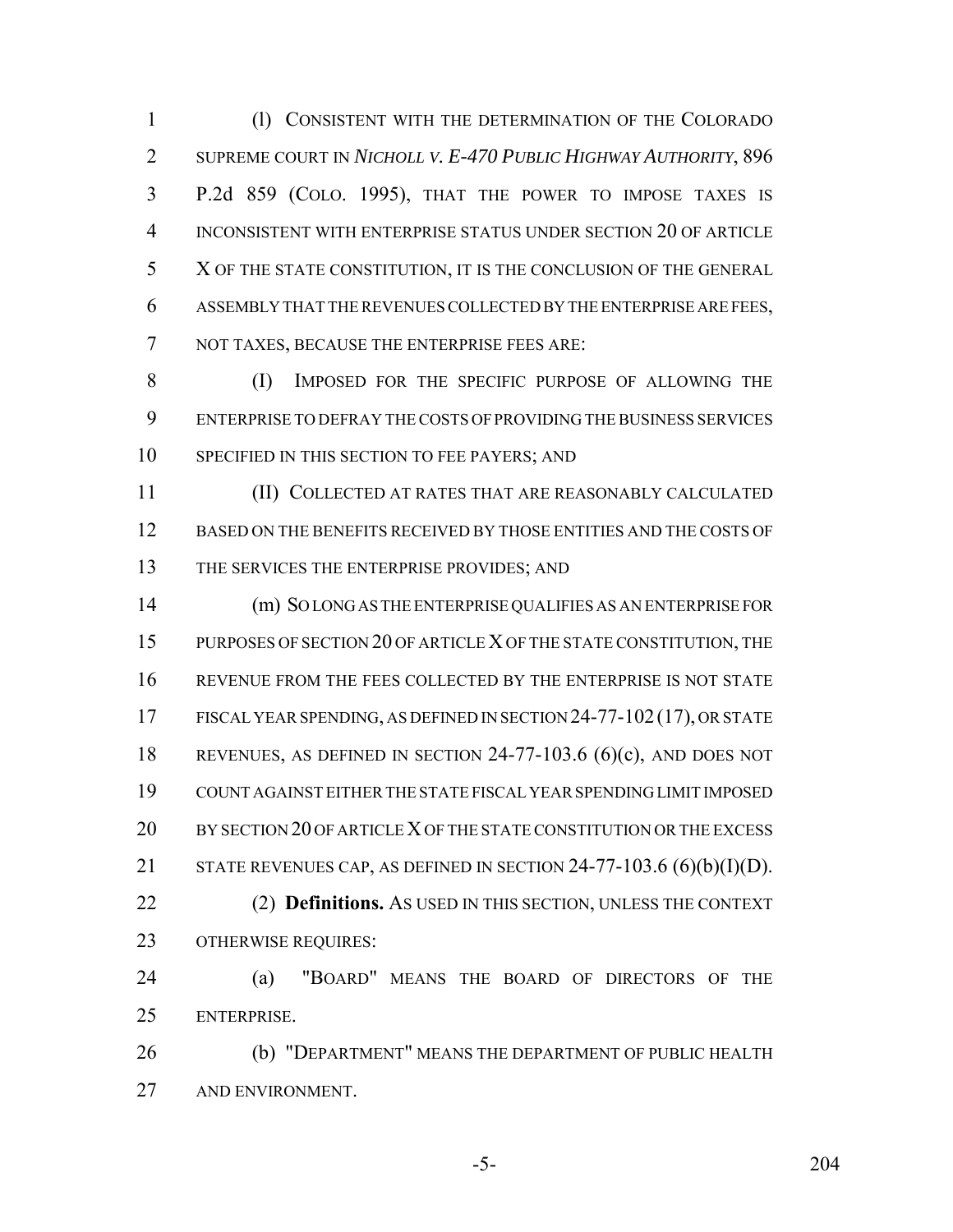(c) "ENTERPRISE" MEANS THE AIR QUALITY ENTERPRISE CREATED 2 IN SUBSECTION (3) OF THIS SECTION.

 (d) "ENTERPRISE FEE" OR "FEE" MEANS MONEY COLLECTED THROUGH FEES AUTHORIZED BY SUBSECTION (4) OF THIS SECTION.

 (e) "EXECUTIVE DIRECTOR" MEANS THE EXECUTIVE DIRECTOR OF THE DEPARTMENT.

 (f) "FUND" MEANS THE AIR QUALITY ENTERPRISE CASH FUND 8 CREATED IN SUBSECTION (4) OF THIS SECTION.

 (g) "GREENHOUSE GAS" HAS THE MEANING ESTABLISHED IN SECTION 25-7-140 (6).

 (3) **Enterprise.** (a) THERE IS HEREBY CREATED IN THE 12 DEPARTMENT THE AIR QUALITY ENTERPRISE. THE ENTERPRISE IS AND OPERATES AS A GOVERNMENT-OWNED BUSINESS WITHIN THE DEPARTMENT FOR THE PURPOSE OF CONDUCTING THE BUSINESS ACTIVITIES SPECIFIED IN THIS SECTION.THE ENTERPRISE EXERCISES ITS POWERS AND PERFORMS ITS DUTIES AND FUNCTIONS UNDER THE DEPARTMENT AS IF TRANSFERRED TO THE DEPARTMENT BY A **TYPE 1** TRANSFER, AS DEFINED IN SECTION 24-1-105.

 (b) THE ENTERPRISE CONSTITUTES AN ENTERPRISE FOR PURPOSES OF SECTION 20 OF ARTICLE X OF THE STATE CONSTITUTION SO LONG AS IT RETAINS THE AUTHORITY TO ISSUE REVENUE BONDS AND RECEIVES LESS THAN TEN PERCENT OF ITS TOTAL REVENUES IN GRANTS FROM ALL COLORADO STATE AND LOCAL GOVERNMENTS COMBINED. SO LONG AS IT 24 CONSTITUTES AN ENTERPRISE PURSUANT TO THIS SUBSECTION (3)(b), THE ENTERPRISE IS NOT SUBJECT TO SECTION 20 OF ARTICLE X OF THE STATE CONSTITUTION.

**(c)** IN ADDITION TO ANY OTHER POWERS AND DUTIES SPECIFIED IN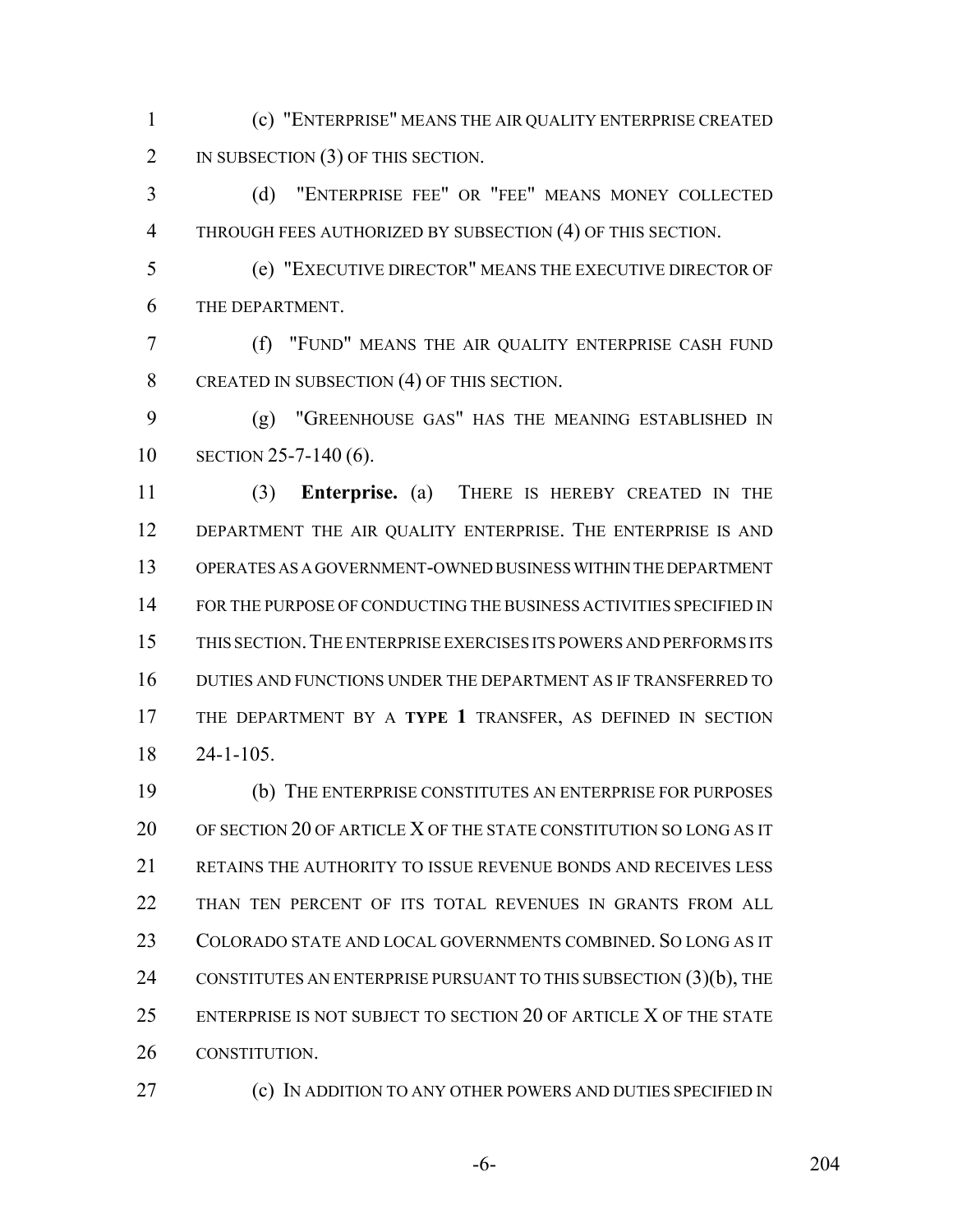THIS SECTION, THE ENTERPRISE'S POWERS AND DUTIES ARE TO:

 (I) CONDUCT SCIENCE-BASED, UNBIASED AIR QUALITY MODELING, MONITORING, ASSESSMENT, DATA ANALYSIS, AND RESEARCH, WHICH MAY INCLUDE OBTAINING, ANALYZING, AND REPORTING PERMITTING AND ENFORCEMENT DATA; HEALTH EFFECTS DATA; EMISSION DATA; AMBIENT AIR QUALITY, VISIBILITY, AND METEOROLOGICAL SAMPLING DATA; AND SIMILAR DATA.THE BOARD SHALL PRIORITIZE THESE ACTIVITIES BASED ON A RESEARCH PROJECT'S ABILITY TO PROVIDE INFORMATION THAT WILL: SUPPORT TANGIBLE PROGRESS TOWARD AIDING FEE PAYERS' OBLIGATIONS AND COMMITMENTS TO REDUCING AIR POLLUTANTS EMITTED BY THE FEE PAYERS; SUPPORT FEE PAYERS IN ATTAINING STANDARDS AND HEALTH-BASED OR ENVIRONMENTAL GUIDELINES; AND ASSESS PUBLIC HEALTH THAT MAY BE AFFECTED BY FEE PAYER EMISSIONS. THE BOARD SHALL ENSURE THAT ALL RESEARCH CONDUCTED BY THE ENTERPRISE AND ITS CONTRACTORS IS IMPARTIAL AND MEETS HIGH STANDARDS FOR SCIENTIFIC RIGOR. THE BOARD SHALL CONSULT WITH FEE PAYERS, ATMOSPHERIC SCIENCE AND PUBLIC HEALTH EXPERTS, ENGINEERS WITH 18 AIR QUALITY EXPERTISE, AND COMMUNITY STAKEHOLDERS ON FORMULATING RESEARCH PRIORITIES AND SHALL SPECIFICALLY PRIORITIZE:

 (A) ENHANCED MONITORING PROJECTS, INCLUDING THE PLACEMENT OF PERMANENT MONITORING STATIONS USING GAS CHROMATOGRAPHY OR PROVEN, STATE-OF-THE-ART TECHNOLOGY TO MEASURE, IN REAL TIME OR NEARLY SO, NITROGEN OXIDES, VOLATILE ORGANIC COMPOUNDS, OZONE, METHANE, AND PARTICULATES AT KEY LOCATIONS UPWIND, DOWNWIND, AND WITHIN HIGH EMISSION REGIONS; (B) REGULAR AERIAL SURVEYS AND OBSERVATIONS TO ASSIST

-7- 204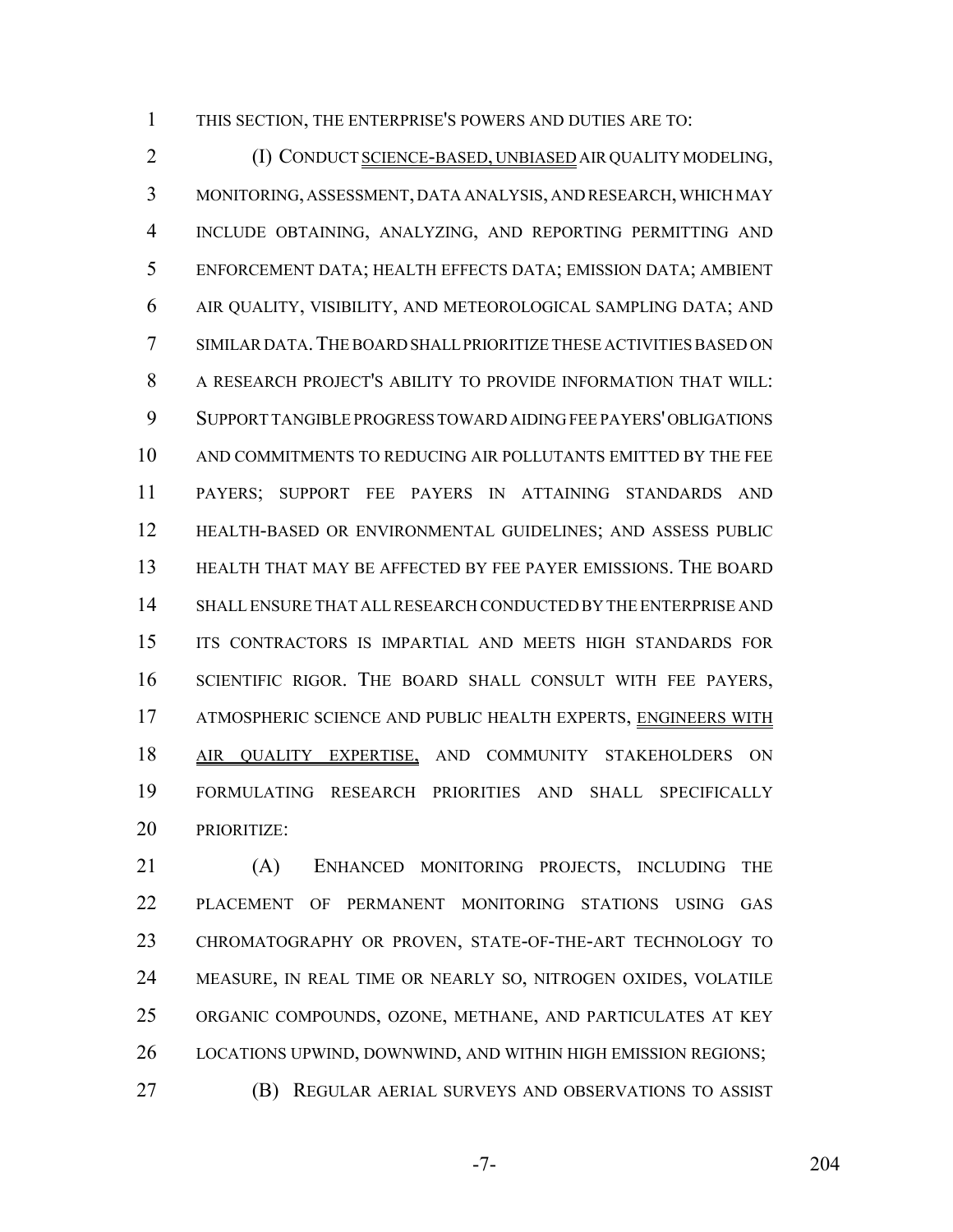LEAK DETECTION AND REPAIR ACTIVITIES, IMPROVE THE ACCURACY OF EMISSION INVENTORIES, AND CREATE A BETTER UNDERSTANDING OF REGIONAL EMISSION PROFILES; AND

 (C) ASSESSING LOCAL EXPOSURES TO AND THE HEALTH IMPACTS OF NEARBY AIR TOXICS SOURCES;

 (II) ESTABLISH THE ENTERPRISE FEES SPECIFIED IN SUBSECTION (4) OF THIS SECTION BY RULE AND COLLECT THE FEES;

 (III) ALLOCATE ENTERPRISE REVENUES TO THE SERVICES DESCRIBED IN THIS SECTION AND CONTRACT FOR ANY NECESSARY SERVICES FROM STATE AGENCIES OR OTHER PARTIES, INCLUDING UNIVERSITIES, PRIVATE ENTITIES, AND FEDERAL LABORATORIES;

 (IV) ISSUE REVENUE BONDS PAYABLE FROM THE REVENUES OF THE ENTERPRISE TO IMPLEMENT ITS POWERS AND DUTIES;

 (V) RECEIVE FEES OR OTHER PAYMENTS, INCLUDING THOSE NEGOTIATED TO CONDUCT EMISSION MITIGATION PROJECTS AND CUSTOM 16 MONITORING OR TECHNOLOGY DEVELOPMENT OR EVALUATION PROJECTS; 

 (VI) ENGAGE THE SERVICES OF CONTRACTORS, CONSULTANTS, AND LEGAL COUNSEL, INCLUDING INSTITUTIONS OF HIGHER EDUCATION, PUBLIC RESEARCH LABORATORIES, PRIVATE RESEARCH INSTITUTIONS AND CONSULTANTS WITH EXPERTISE IN AIR QUALITY, THE DEPARTMENT, AND THE ATTORNEY GENERAL'S OFFICE, FOR PROFESSIONAL AND TECHNICAL ASSISTANCE, ADVICE, AND OTHER GOODS AND SERVICES, INCLUDING INFORMATION TECHNOLOGY, RELATED TO THE CONDUCT OF THE AFFAIRS 25 OF THE ENTERPRISE WITHOUT REGARD TO THE "PROCUREMENT CODE", ARTICLES 101 TO 112 OF TITLE 24. THE BOARD SHALL ENCOURAGE DIVERSITY IN APPLICANTS FOR CONTRACTS AND SHALL GENERALLY AVOID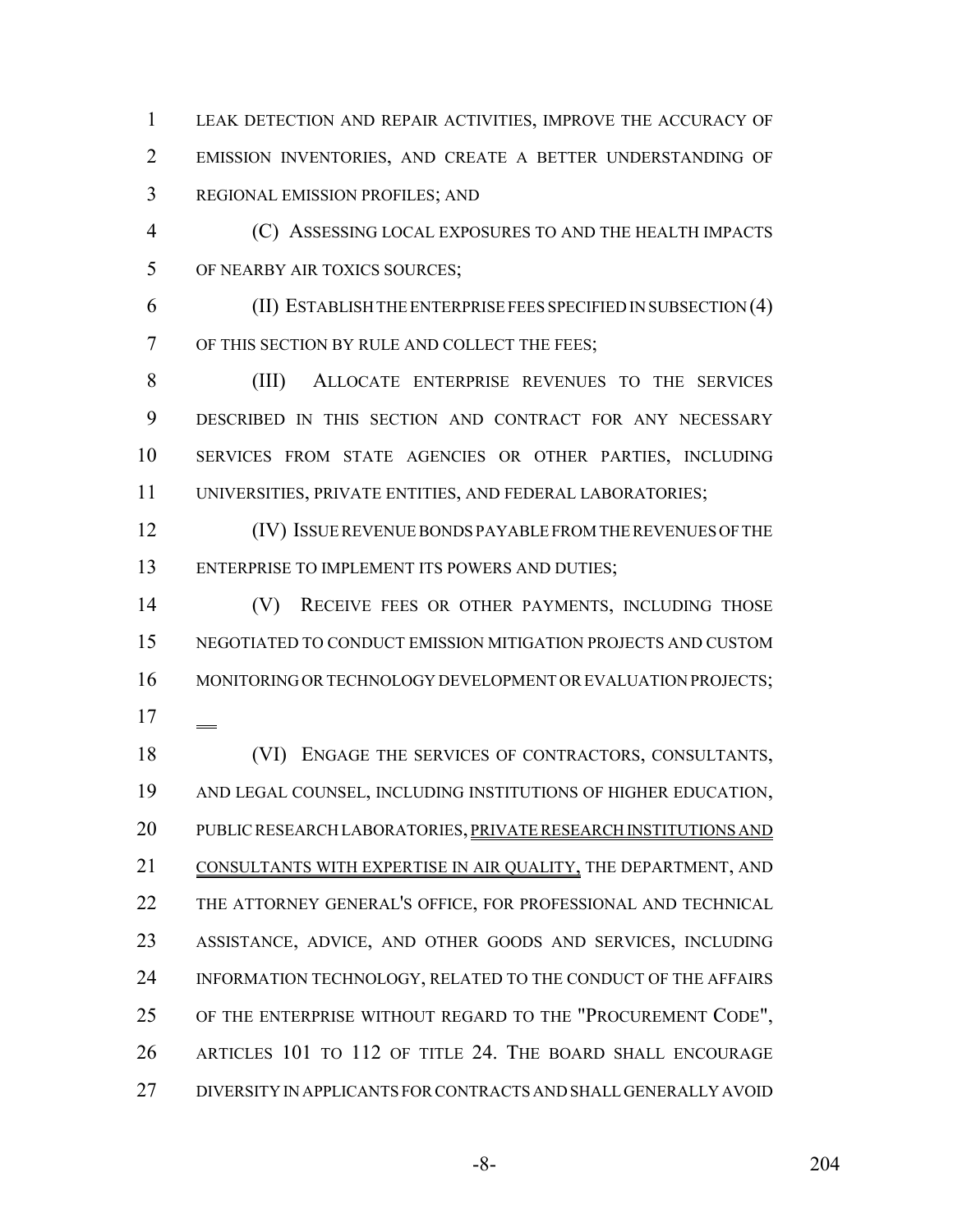USING SINGLE-SOURCE BIDS. THE DEPARTMENT MAY PROVIDE OFFICE SPACE, ADMINISTRATIVE SERVICES, AND STAFF PURSUANT TO A CONTRACT ENTERED INTO PURSUANT TO THIS SUBSECTION (3)(c)(VI). THE BOARD MAY, IN CONSULTATION WITH THE EXECUTIVE DIRECTOR OR THE EXECUTIVE DIRECTOR'S DESIGNEE, HIRE SUCH OTHER STAFF AS IT DEEMS NECESSARY TO PROVIDE ITS BUSINESS SERVICES; AND

 (VII) PROMOTE THE DEVELOPMENT OF UNBIASED, HIGH QUALITY SCIENCE RATHER THAN ADVOCATE FOR OR DEVELOP AIR QUALITY POLICY. CONSISTENT WITH THIS, THE ENTERPRISE SHALL NOT PARTICIPATE IN ANY AIR QUALITY-RELATED RULEMAKING PROCEEDINGS OR HAVE ANY ROLE IN 11 THE IMPLEMENTATION OF COLORADO'S AIR QUALITY LAWS.

12 (d) THE ENTERPRISE IS GOVERNED BY A BOARD OF DIRECTORS. THE 13 BOARD CONSISTS OF THE EXECUTIVE DIRECTOR OR THE EXECUTIVE DIRECTOR'S DESIGNEE, TWO MEMBERS OF THE COMMISSION APPOINTED BY THE GOVERNOR, TWO GOVERNOR APPOINTEES TO SERVE AS REPRESENTATIVES OF FEE PAYERS WITH EXPERTISE IN FIELD ENGINEERING OR ENVIRONMENTAL MANAGEMENT, AND FOUR GOVERNOR APPOINTEES WHO ARE HIGHLY QUALIFIED AND PROFESSIONALLY ACTIVE OR ENGAGED IN THE CONDUCT OF SCIENTIFIC RESEARCH, INCLUDING AT LEAST TWO WHO ARE EXPERTS IN ATMOSPHERIC OR AIR QUALITY MODELING, MONITORING, ASSESSMENT, AND RESEARCH AND ONE MEMBER WHO IS A TOXICOLOGIST, EPIDEMIOLOGIST, PATHOLOGIST, PULMONOLOGIST, CARDIOLOGIST, OR EXPERT IN A SIMILAR FIELD RELATED TO THE PUBLIC HEALTH OR ENVIRONMENTAL EFFECTS OF AIR POLLUTANTS. TO THE EXTENT 25 PRACTICABLE, AT LEAST TWO OF THE GOVERNOR APPOINTEES MUST BE INDIVIDUALS WHO HAVE A RECORD OF PEER-REVIEWED PUBLICATIONS AND WHO ARE AFFILIATED WITH, CURRENTLY HOLD, OR HAVE HELD ACADEMIC

-9- 204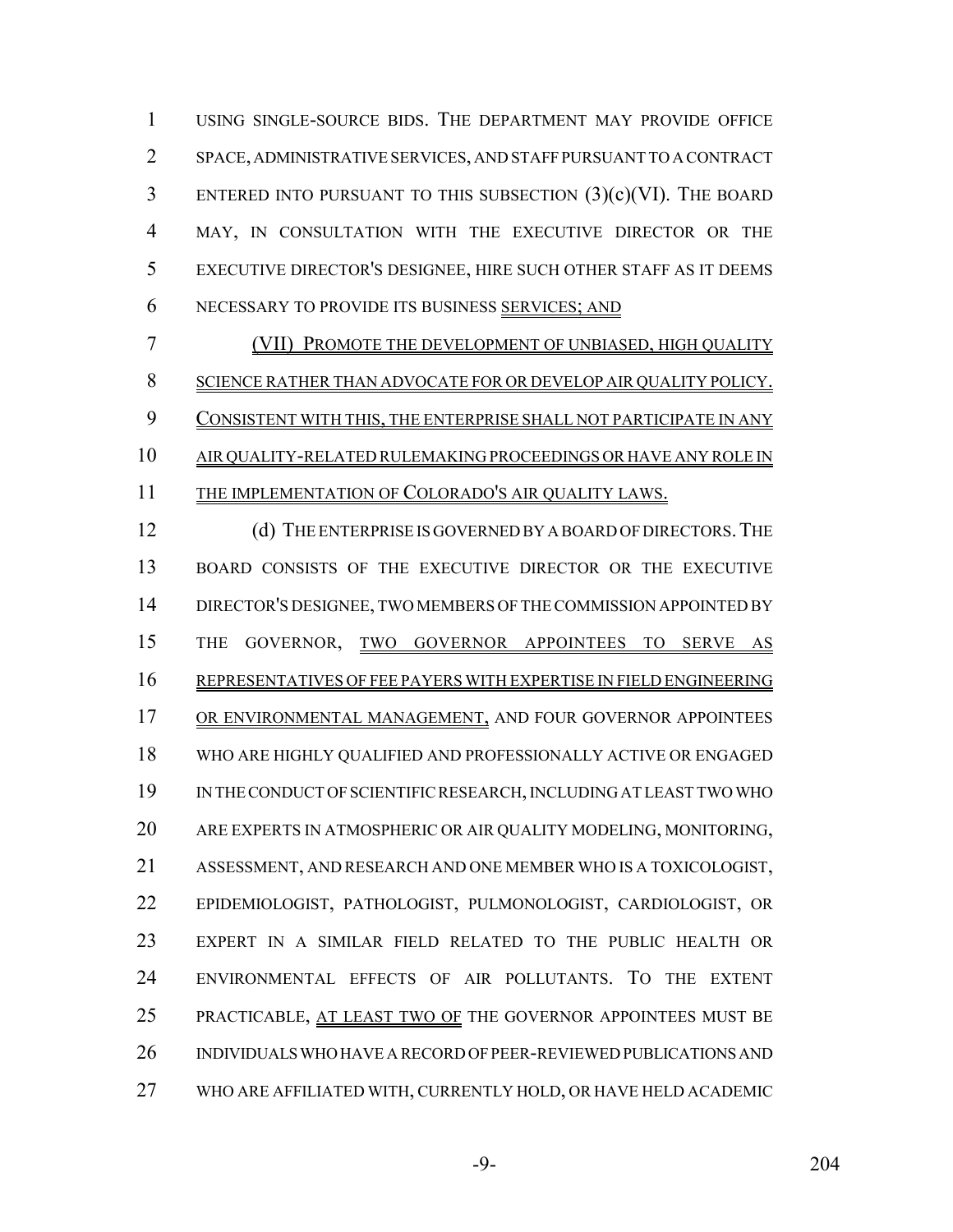OR EQUIVALENT APPOINTMENTS AT UNIVERSITIES, FEDERAL LABORATORIES, OR OTHER RESEARCH INSTITUTIONS.

 (e) THE EXECUTIVE DIRECTOR OR THE EXECUTIVE DIRECTOR'S DESIGNEE, IN THE CAPACITY OF A MEMBER OF THE BOARD, SHALL CALL THE FIRST MEETING OF THE BOARD. THE BOARD SHALL ELECT A CHAIR FROM AMONG ITS MEMBERS TO SERVE FOR A TERM NOT TO EXCEED TWO YEARS, AS DETERMINED BY THE BOARD. THE BOARD SHALL MEET AT LEAST QUARTERLY, AND THE CHAIR MAY CALL ADDITIONAL MEETINGS AS NECESSARY FOR THE BOARD TO COMPLETE ITS DUTIES. THE APPOINTED MEMBERS OF THE BOARD ARE ENTITLED TO RECEIVE FROM MONEY IN THE FUND A PER DIEM ALLOWANCE OF FIFTY DOLLARS FOR EACH DAY SPENT 12 ATTENDING OFFICIAL BOARD MEETINGS.

 (f) THE TERM OF OFFICE OF APPOINTED BOARD MEMBERS IS THREE YEARS; EXCEPT THAT THE INITIAL TERMS OF TWO BOARD MEMBERS AS DETERMINED BY THE EXECUTIVE DIRECTOR OR THE EXECUTIVE DIRECTOR'S DESIGNEE ARE TWO YEARS.

 (4) **Fund - fees.** (a) THERE IS HEREBY CREATED IN THE STATE TREASURY THE AIR QUALITY ENTERPRISE CASH FUND.THE FUND CONSISTS OF MONEY CREDITED TO THE FUND PURSUANT TO THIS SUBSECTION (4) AND ANY OTHER MONEY THAT THE GENERAL ASSEMBLY MAY APPROPRIATE OR TRANSFER TO THE FUND. THE STATE TREASURER SHALL CREDIT ALL 22 INTEREST AND INCOME DERIVED FROM THE DEPOSIT AND INVESTMENT OF 23 MONEY IN THE FUND TO THE FUND.

 (b) THE BOARD SHALL ESTABLISH BY RULE ENTERPRISE FEES, WHICH MAY INCLUDE THE FOLLOWING ENTERPRISE FEES IN AN AMOUNT THAT, IN THE AGGREGATE, REFLECTS THE VALUE OF THE SERVICES PROVIDED:

-10- 204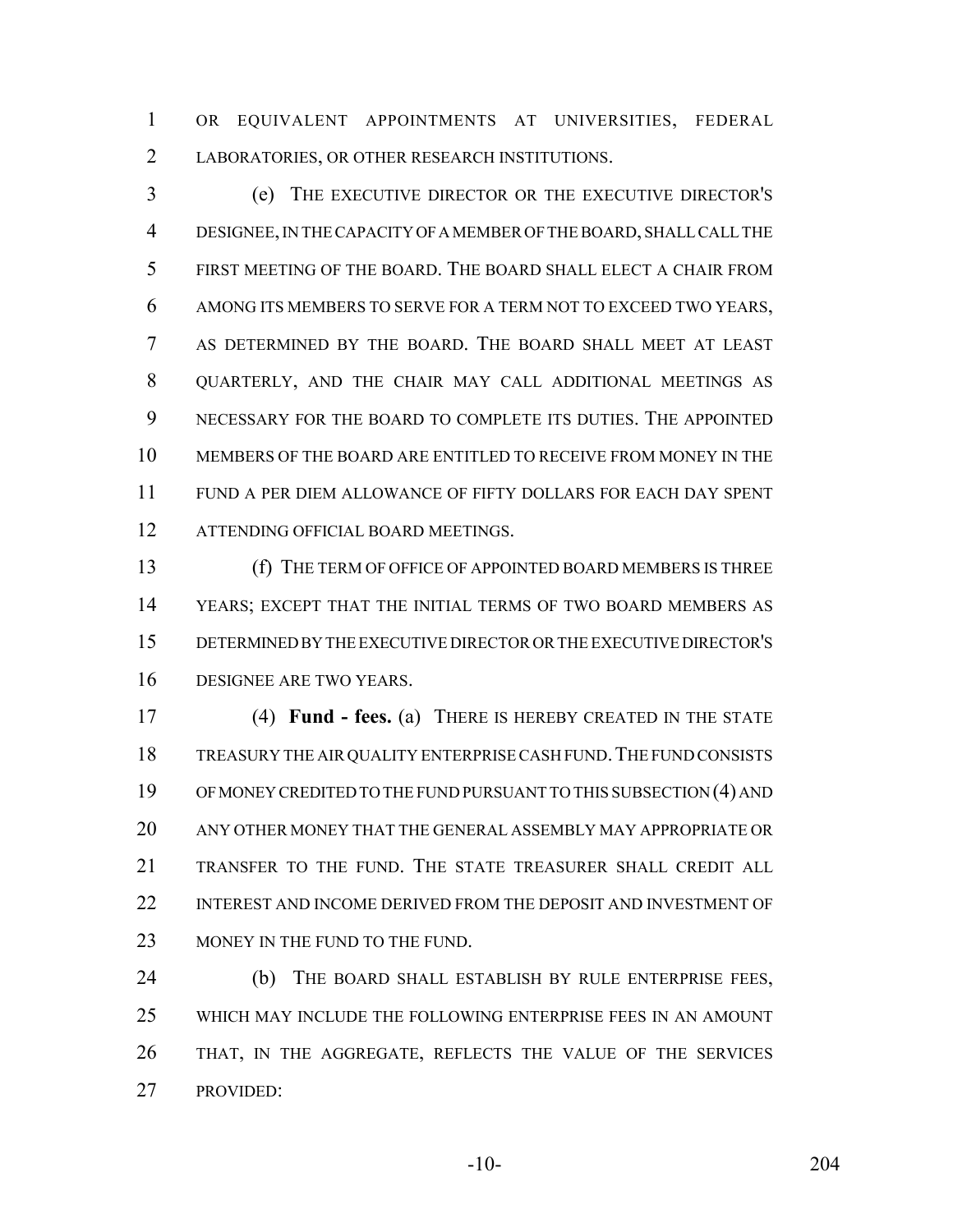(I) A FEE PER TON OF AIR POLLUTANT EMITTED BY A STATIONARY SOURCE ANNUALLY, WHICH FEE MAY VARY BASED ON THE AIR POLLUTANT RELATIVE TO THE EXTENT OF RESEARCH OR MITIGATION NEEDS ASSOCIATED WITH THE POLLUTANT;

 (II) A FEE FOR CUSTOM OR ADDITIONAL AIR QUALITY MODELING, MONITORING, ASSESSMENT, OR RESEARCH SERVICES; AND

 (III) A FEE FOR EMISSION MITIGATION PROJECT SERVICES SOUGHT BY FEE PAYERS.

 (c) MONEY IN THE FUND IS CONTINUOUSLY APPROPRIATED TO THE ENTERPRISE TO ACCOMPLISH THE PURPOSES SET FORTH IN SUBSECTION (3)(c) OF THIS SECTION, INCLUDING TO:

 (I) CONDUCT AND BROADLY DISSEMINATE AIR QUALITY MODELING, MONITORING, ASSESSMENT, DATA ANALYSIS, AND RESEARCH;

 (II) PROVIDE HIGH-QUALITY, INDEPENDENT, AND TRUSTED RESEARCH AND DEVELOPMENT SERVICES REGARDING EMISSIONS RATES AND INVENTORIES, MONITORING AND CONTROL TECHNOLOGIES, AND HEALTH EFFECTS AND EMISSIONS IMPACTS;

 (III) PROVIDE HIGH-QUALITY, INDEPENDENT, AND TRUSTED DATA REGARDING POLLUTANT EMISSIONS FROM STATIONARY SOURCES AND CONCENTRATIONS TO REDUCE WASTE OF VALUABLE PRODUCTS AND RESOURCE STREAMS, ENHANCE COST-EFFECTIVE REGULATORY COMPLIANCE, AND SUPPORT CORPORATE ENVIRONMENTAL, SOCIAL, AND GOVERNANCE OBJECTIVES;

 (IV) PROVIDE TRUSTED AND COST-EFFECTIVE MITIGATION PROJECT SERVICES TO MEET CORPORATE SUSTAINABILITY, SETTLEMENT, AND OTHER OBJECTIVES;

(V) PROVIDE ADDITIONAL BUSINESS SERVICES TO FEE PAYERS AS

-11- 204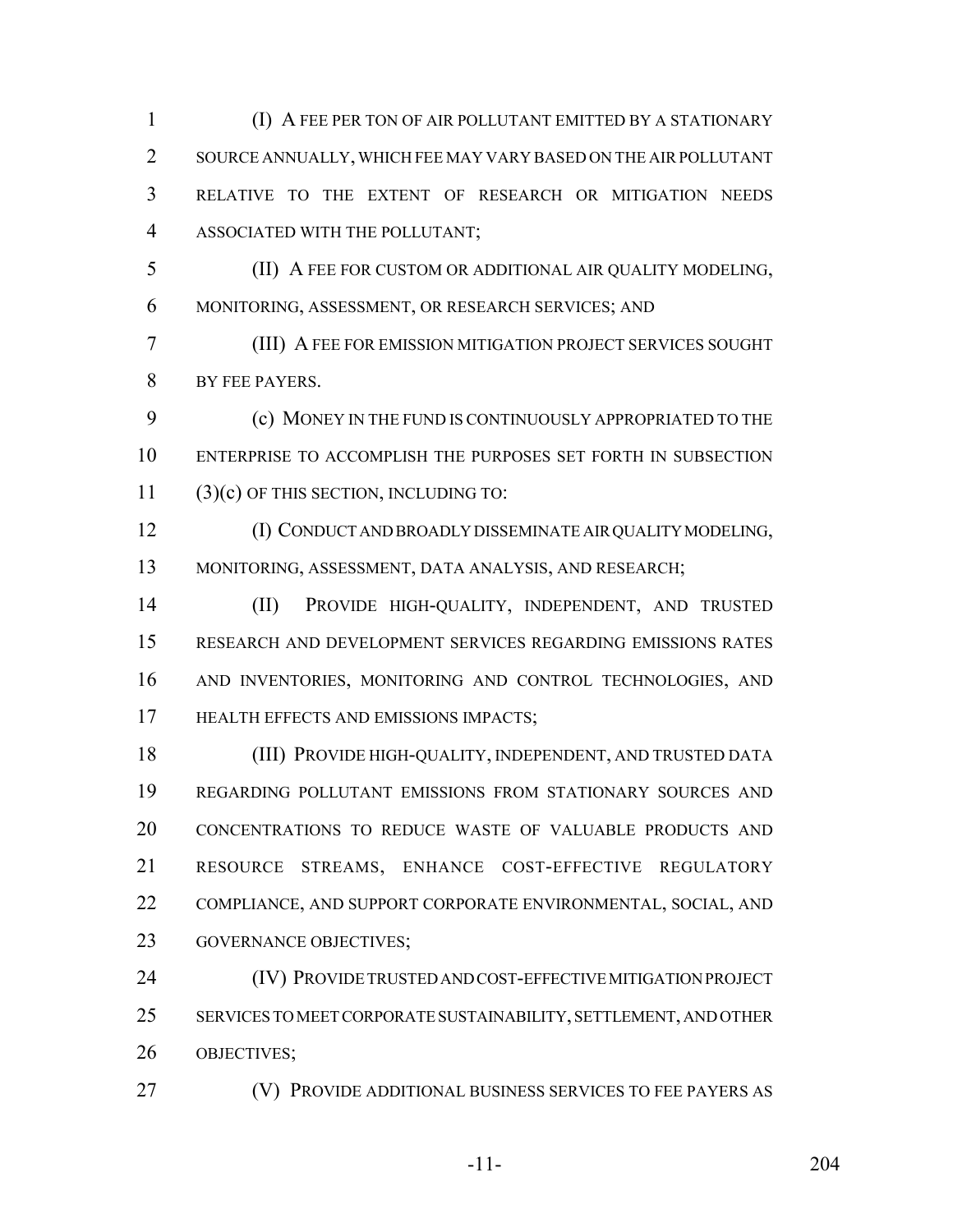MAY BE PROVIDED BY LAW; AND

 (VI) PROVIDE ITS DATA TO FEE PAYERS, THE DIVISION, AND THE COMMISSION TO FACILITATE THE FEE PAYERS' EMISSIONS MITIGATION AND COMPLIANCE EFFORTS AND THE DIVISION'S AND COMMISSION'S ENFORCEMENT AND ADMINISTRATION OF THIS ARTICLE 7.

 (d) THE ENTERPRISE SHALL DEDICATE A MEANINGFUL PORTION OF ITS ANNUAL REVENUES TOWARD COMPETITIVE GRANTS TO CONDUCT HIGHLY QUALIFIED, PEER-REVIEWED RESEARCH RELATED TO RESEARCH PRIORITIES IDENTIFIED BY THE BOARD. THE BOARD SHALL PUBLISH THE RESEARCH PRODUCTS AND MAKE THEM AND ALL DATA COLLECTED PURSUANT TO ENTERPRISE-FUNDED RESEARCH PUBLICLY AVAILABLE.

- (e) BEFORE ENGAGING IN ANY RULEMAKING TO ESTABLISH FEES,
- THE BOARD SHALL CONDUCT A STAKEHOLDER PROCESS TO SOLICIT INPUT
- 14 FROM POTENTIAL FEE PAYERS AND OTHER STAKEHOLDERS ON THE
- 15 APPROPRIATE FEE STRUCTURE. THE ENTERPRISE SHALL NOT COLLECT ANY
- FEES BEFORE JULY 1, 2021.THE AMOUNT OF ENTERPRISE FEES COLLECTED
- IS LIMITED AS FOLLOWS:
- (I) FOR STATE FISCAL YEAR 2021-22, FEES MUST NOT EXCEED TWO
- MILLION DOLLARS;
- 20 (II) FOR STATE FISCAL YEAR 2022-23, FEES MUST NOT EXCEED
- 21 THREE MILLION DOLLARS;
- **(III)** FOR STATE FISCAL YEAR 2023-24, FEES MUST NOT EXCEED
- FOUR MILLION DOLLARS; AND
- **(IV) (A) FOR STATE FISCAL YEARS COMMENCING ON OR AFTER**
- 25 JULY 1, 2024, FEES MUST NOT EXCEED FIVE MILLION DOLLARS.
- 26 (B) SUBSECTION  $(4)(e)(I)$  TO  $(4)(e)(III)$  OF THIS SECTION AND THIS
- SUBSECTION (4)(e)(IV)(B) ARE REPEALED, EFFECTIVE SEPTEMBER 1,2026.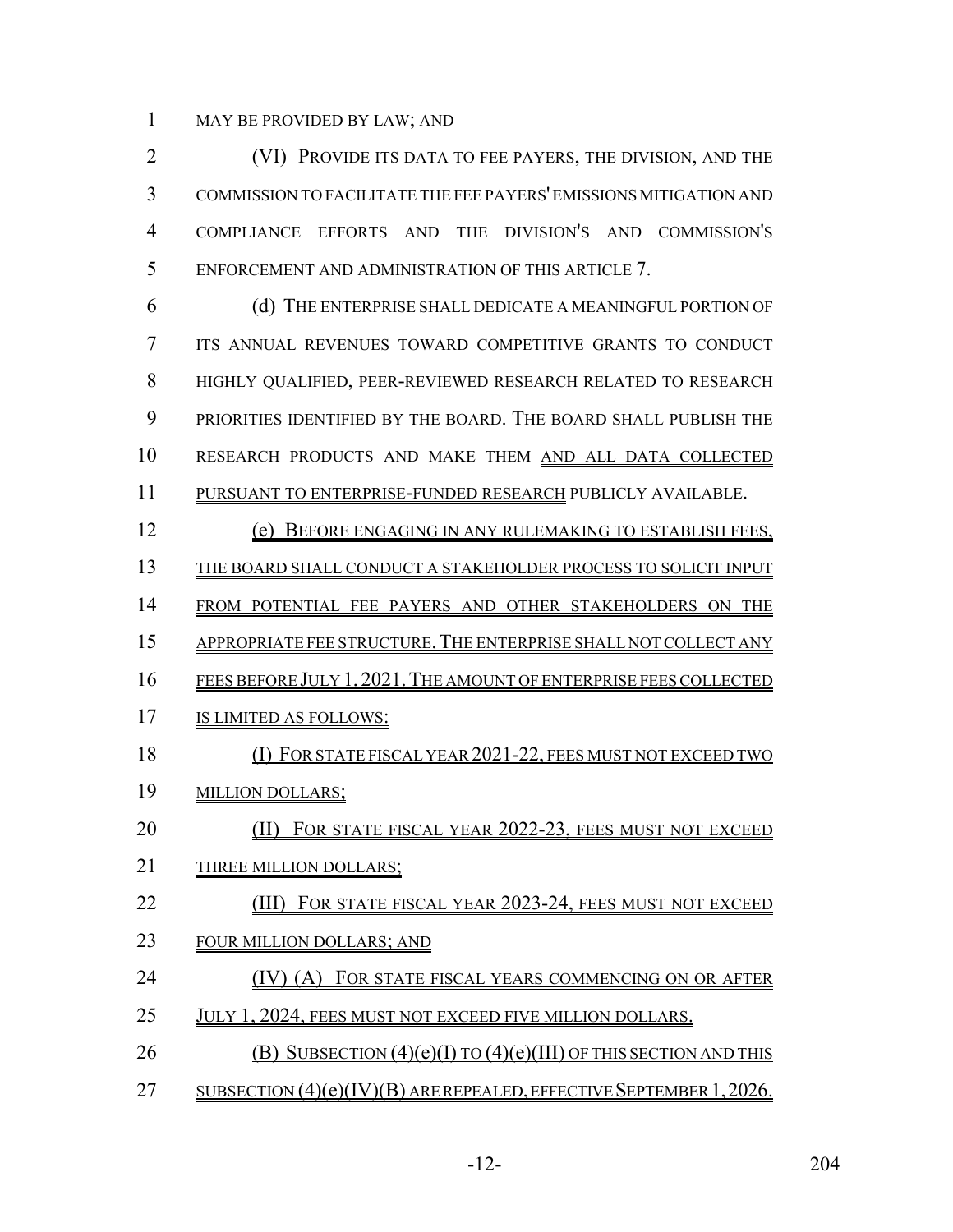(f) THE BOARD MAY SEEK, ACCEPT, AND EXPEND GIFTS, GRANTS, OR DONATIONS FROM PRIVATE OR PUBLIC SOURCES FOR THE PURPOSES OF THIS SECTION.

 (5) **Report.** NOTWITHSTANDING SECTION 24-1-136 (11)(a)(I), THE BOARD SHALL PROVIDE A REPORT TO THE COMMITTEES OF REFERENCE OF THE GENERAL ASSEMBLY WITH JURISDICTION OVER PUBLIC HEALTH AND THE ENVIRONMENT BY DECEMBER 1 OF EACH YEAR. THE REPORT MUST INCLUDE SUMMARIES OF THE BOARD'S PRIORITIZATION OF RESEARCH NEEDS; MODELING, MONITORING, ASSESSMENT, AND RESEARCH ACCOMPLISHED BY THE ENTERPRISE; THE ENTERPRISE'S COMPLETED, ONGOING, AND PLANNED EMISSION MITIGATION SERVICES; USE OF THE FUND; ENTERPRISE FEES; AND THE VALUE OF BUSINESS SERVICES PROVIDED TO FEE PAYERS THROUGH THE OPERATION OF THE ENTERPRISE.

 **SECTION 3.** In Colorado Revised Statutes, 25-7-114.1, **amend** 15  $(6)(a)$  as follows:

 **25-7-114.1. Air pollutant emission notices - rules.** (6) (a) FOR 17 STATE FISCAL YEAR 2020-21, the maximum fee for filing an air pollutant 18 emission notice or AN amendment thereto TO THE NOTICE under this 19 section is one hundred ninety-one dollars and thirteen cents; except that, 20 on each January 1 from 2019 to 2028, the maximum fee is automatically 21 adjusted based on the annual percentage change in the United States department of labor, bureau of labor statistics, consumer price index for Denver-Aurora-Lakewood for all items and all urban consumers, or its 24 successor index TWO HUNDRED EIGHTEEN DOLLARS. THEREAFTER, the 25 commission shall set MAY ADJUST the actual fee by rule Beginning on 26 July 1, 2018, the commission, by rule, may periodically adjust the fee up 27 to the maximum fee TO COVER THE INDIRECT AND DIRECT COSTS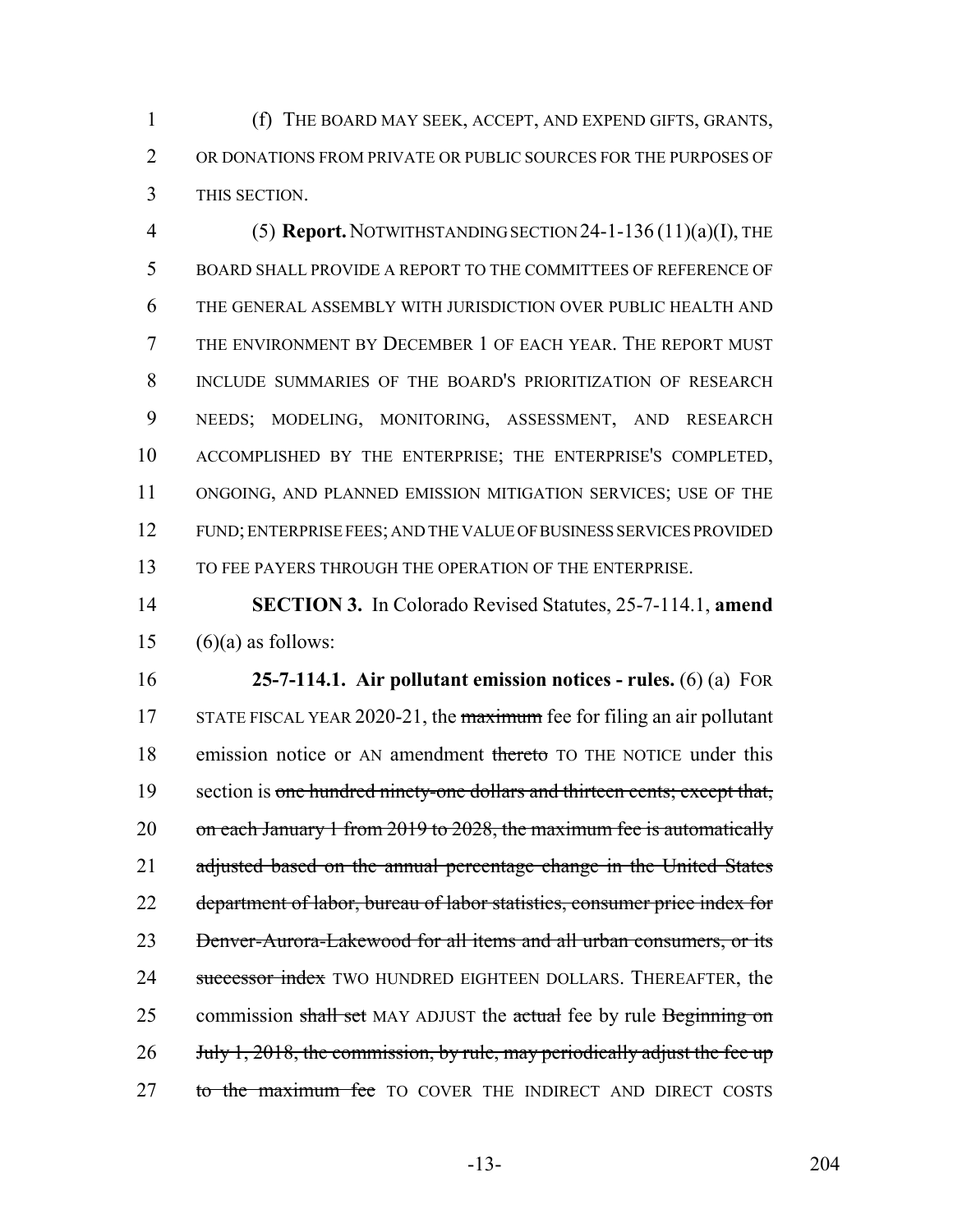REQUIRED TO DEVELOP AND ADMINISTER THE PROGRAMS ESTABLISHED PURSUANT TO THIS ARTICLE 7. The money collected pursuant to this section SUBSECTION  $(6)(a)$  shall be transmitted to the state treasurer, who shall credit it to the stationary sources control fund created in section 5 25-7-114.7  $(2)(b)(I)$ .

 **SECTION 4.** In Colorado Revised Statutes, 25-7-114.7, **amend** (2)(a)(I)(A), (2)(a)(I)(B), and (2)(a)(III); and **add** (2)(b)(III) as follows: **25-7-114.7. Emission fees - fund - rules - definition - repeal.** (2) (a) (I) The commission shall designate by rule those classes of sources of air pollution that are exempt from the requirement to pay an annual emission fee. Every owner or operator of an air pollution source not otherwise exempt in accordance with such commission rules shall pay an annual fee as follows:

14 (A) For STATE fiscal years 2018-19 and thereafter, the maximum YEAR 2020-21, THE fee is twenty-eight dollars and sixty-three cents THIRTY-THREE DOLLARS per ton of regulated pollutant reported in the 17 most recent air pollution emission notice on file with the division. except that, on each January 1 from 2019 to 2028, the maximum fee is automatically adjusted based on the annual percentage change in the United States department of labor, bureau of labor statistics, consumer price index for Denver-Aurora-Lakewood for all items and all urban 22 consumers, or its successor index. THEREAFTER, the commission shall set 23 MAY ADJUST the actual fee by rule Beginning on July 1, 2018, the 24 commission, by rule, may periodically adjust the fee up to the maximum 25 fee TO COVER THE INDIRECT AND DIRECT COSTS REQUIRED TO DEVELOP AND ADMINISTER THE PROGRAMS ESTABLISHED PURSUANT TO THIS ARTICLE 7.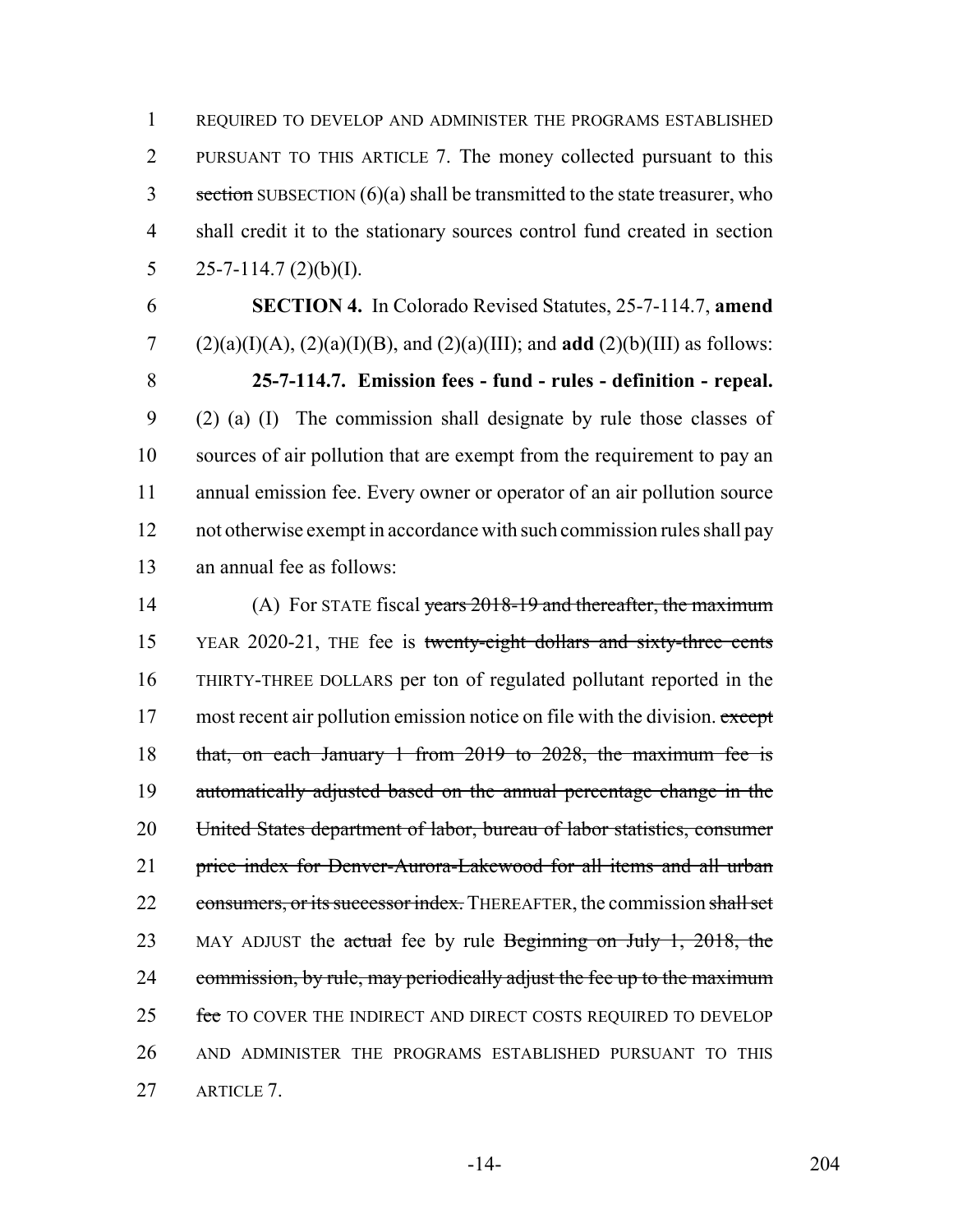1 (B) For STATE fiscal years 2018-19 and thereafter YEAR 2020-21, 2 in addition to the annual fee set forth in subsection  $(2)(a)(I)(A)$  of this 3 section, for hazardous air pollutants, including ozone-depleting 4 compounds, a maximum AN annual fee of one hundred ninety-one dollars 5 and thirteen cents TWO HUNDRED EIGHTEEN DOLLARS per ton. except that, 6 on each January 1 from 2019 to 2028, the maximum fee is automatically 7 adjusted based on the annual percentage change in the United States 8 department of labor, bureau of labor statistics, consumer price index for 9 Denver-Aurora-Lakewood for all items and all urban consumers, or its 10 successor index. THEREAFTER, the commission shall set MAY ADJUST the 11 actual fee by rule Beginning on July 1, 2018, the commission, by rule, 12 may periodically adjust the fee up to the maximum fee TO COVER THE 13 INDIRECT AND DIRECT COSTS REQUIRED TO DEVELOP AND ADMINISTER THE 14 PROGRAMS ESTABLISHED PURSUANT TO THIS ARTICLE 7.

15 (III) Every owner or operator subject to the requirements to pay 16 fees set forth in subsection  $(2)(a)(I)$  of this section shall also pay a 17 processing fee for the costs of processing any application other than an air 18 pollution emission notice under this article 7. Every significant user of 19 prescribed fire, including federal facilities, submitting a planning 20 document to the commission pursuant to section 25-7-106  $(8)(b)$  shall pay 21 a fee for costs of evaluating the documents. For STATE fiscal year  $22 \frac{2018-19}{2020-21}$ , the division shall assess a fee for work it performs, up 23 to a maximum of thirty hours at a maximum rate of ninety-five dollars 24 and fifty-six cents ONE HUNDRED NINE DOLLARS per hour. except that, on 25 each January 1 from 2019 to 2028, the maximum fee is automatically 26 adjusted based on the annual percentage change in the United States 27 department of labor, bureau of labor statistics, consumer price index for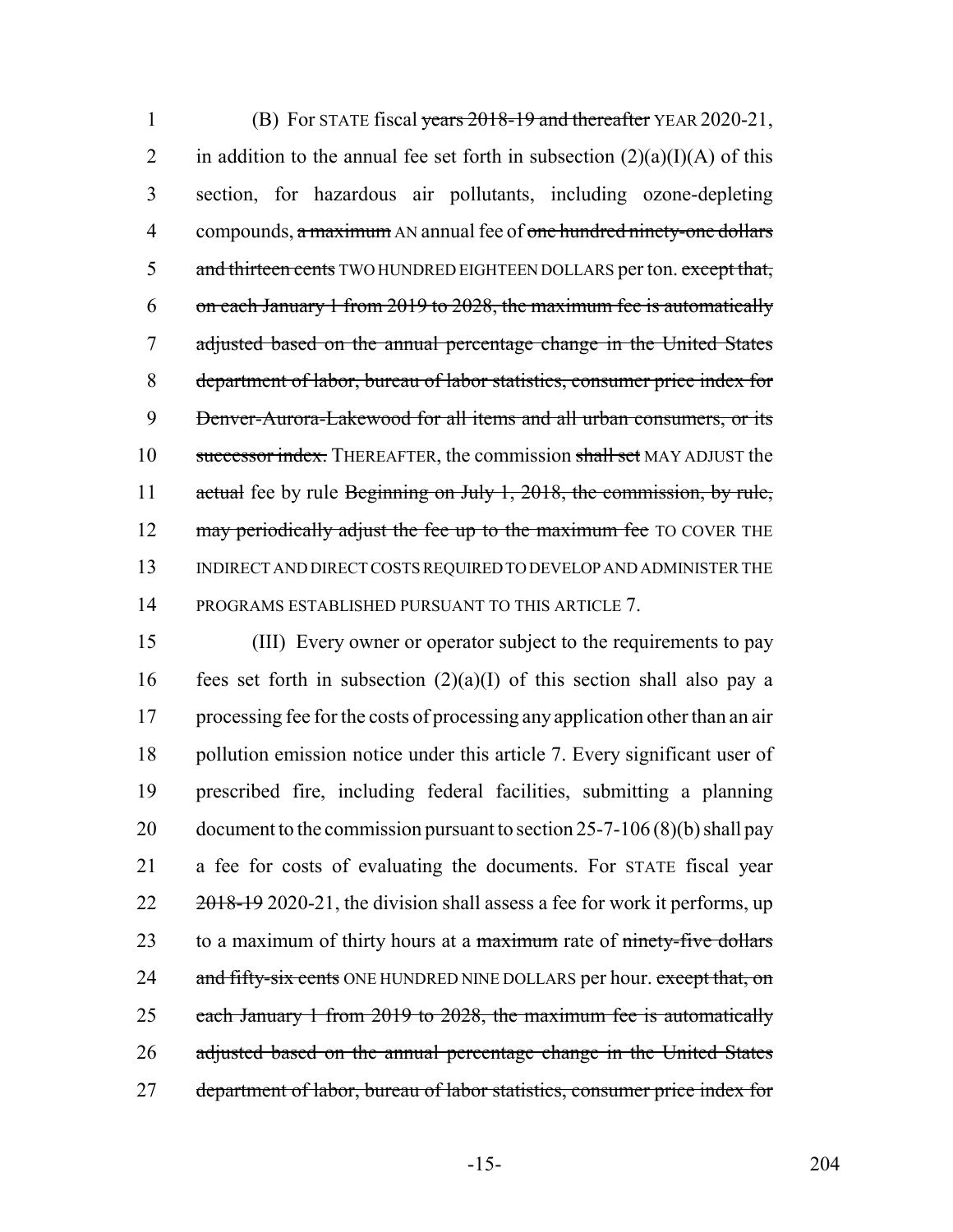Denver-Aurora-Lakewood for all items and all urban consumers, or its 2 successor index. THEREAFTER, the commission shall set MAY ADJUST the actual fee by rule Beginning on July 1, 2018, the commission, by rule, 4 may periodically adjust the fee up to the maximum fee TO COVER THE INDIRECT AND DIRECT COSTS REQUIRED TO DEVELOP AND ADMINISTER THE PROGRAMS ESTABLISHED PURSUANT TO THIS ARTICLE 7. If the division requires more than thirty hours to process the application or evaluate the 8 prescribed fire-related planning documents, the fee paid by the applicant must not exceed three thousand seven hundred fifty dollars unless the division has informed the source that the respective billings may exceed 11 three thousand seven hundred fifty dollars and has provided DIVISION SHALL PROVIDE the STATIONARY source with an estimate of what the 13 actual charges may be prior to commencing the work BEFORE WORKING 14 MORE THAN THIRTY HOURS.

 (b) (III) THE DIVISION SHALL EXPEND THE PORTION OF THE FEE 16 REVENUE COLLECTED PURSUANT TO SUBSECTIONS  $(2)(a)(I)(A)$ , (2)(a)(I)(B), AND (2)(a)(III) OF THIS SECTION AND SECTION 25-7-114.1 (6)(a) ATTRIBUTABLE TO THE INCREASES AUTHORIZED IN 2020 BY SENATE 19 BILL 20-204 FOR THE FOLLOWING PURPOSES:

 (A) ENSURING THAT REQUIREMENTS IMPOSED BY RULES TO MINIMIZE EMISSIONS ARE INCLUDED IN PERMITS AND COMPLIED WITH;

 (B) DEPLOYING MORE RESOURCES TO FIND, AND CAUSE OIL AND GAS OPERATORS TO REPAIR, LEAKS AND RELEASES OF HYDROCARBONS SUCH AS BENZENE THAT CONTRIBUTE TO OZONE NONATTAINMENT AND HUMAN HEALTH RISKS;

26 (C) INCREASING COMPLIANCE BY OIL AND GAS SOURCES WITH ALL APPLICABLE AIR QUALITY REQUIREMENTS;